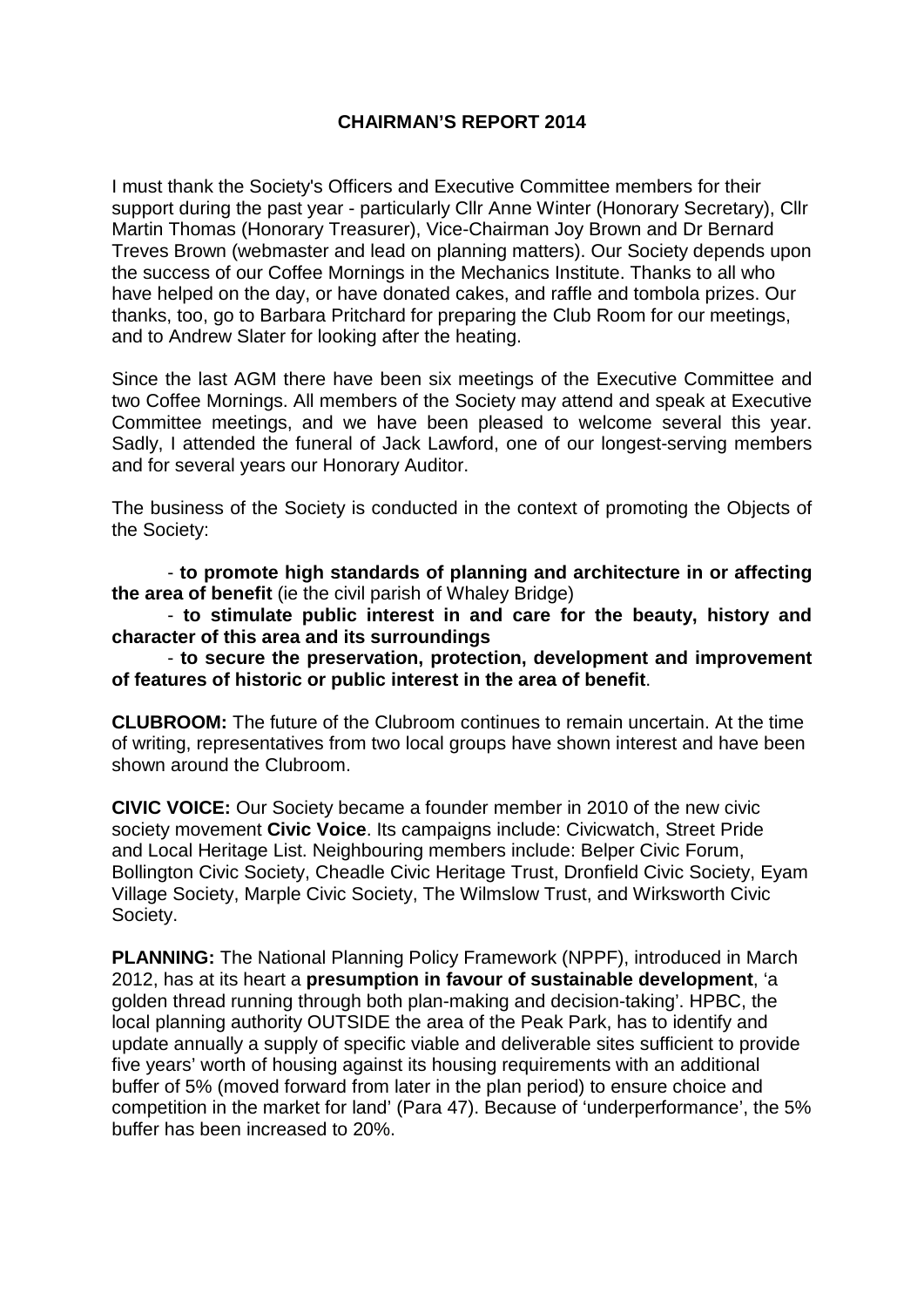HPBC has continued working since our 2013 AGM on the preparation of an up-todate evidence-based Local Plan to replace the existing Plan that ceased to be current in 2011. (NB The out-of-date existing Local Plan is that which was adopted in March 2005, as updated by the 'High Peak Saved Local Plan Policies' document of March 2008, as required by Section 38 of the Planning and Compulsory Purchase Act of Parliament of 2004.)

During 2014 HPBC has moved through a number of contentious meetings and votes to reach a position of having a 'Submission' version of the replacement Local Plan, and this was submitted to the Planning Inspectorate on 28<sup>th</sup> August: (see: [http://www.highpeak.gov.uk/hp/council-services/the-high-peak-local-plan/high-peak](http://www.highpeak.gov.uk/hp/council-services/the-high-peak-local-plan/high-peak-local-plan-publication)[local-plan-publication\)](http://www.highpeak.gov.uk/hp/council-services/the-high-peak-local-plan/high-peak-local-plan-publication). At the present time, HPBC is awaiting notification as to whether or not the Plan may go forward to a Public Examination (in November/December 2014, to be confirmed) and Adoption (in February 2015, dependent on the timing and the outcome of the Public Examination).

Local Plans are seen by HM Government as key to delivering sustainable development. They should, as far as possible, reflect the aspirations of local communities and should strive to contribute towards their wider social, economic and environmental objectives. The High Peak Local Plan also needs to be consistent with the Government's planning principles and policies as set out in the National Planning Policy Framework.

This Submission document covers housing, business, environment, health and wellbeing, and infrastructure issues. It identifies where development will take place, how new jobs will be supported and how the environment of the Borough will be protected and enhanced. It allocates sites for new residential development required to meet a target of 360 dwellings per annum, generating a need for 7,200 new dwellings over the 20-year plan period 2011-2031.

The procurement of affordable housing to meet local needs will be an important issue.

During the year, the Society has supported the planning application by Toddbrook Sailing Club for the redevelopment of their on-shore facilities. The Club has in recent years widened access to their sport, particularly with local schools. We have objected to the planning application for 'up to 107 houses' on land to the south of Macclesfield Road, noting that the site was not compliant with the site (aka C9) which had been added by HPBC, by a single vote majority, to their emerging replacement Local Plan.

**HERITAGE:** We have suggested to HPBC that Taxal Lodge should be added to HPBC's Local Heritage Register, currently at draft stage. The following link contains the final report of the survey by community volunteers of Grade II Listed Buildings across High Peak and Staffordshire Moorlands (but excluding buildings in the Peak Park and buildings in use as places of worship), and a preliminary 'local list': [http://www.highpeak.gov.uk/sites/default/files/documents/pages/Counting%20Our%2](http://www.highpeak.gov.uk/sites/default/files/documents/pages/Counting%20Our%20Heritage%20Knowledge%20sharing%20event%20small%20%282%29.pdf) [0Heritage%20Knowledge%20sharing%20event%20small%20%282%29.pdf.](http://www.highpeak.gov.uk/sites/default/files/documents/pages/Counting%20Our%20Heritage%20Knowledge%20sharing%20event%20small%20%282%29.pdf) The Lodge, built in 1904, was the family home of Lieutenant Colonel Henry Ramsden-Jodrell, the local benefactor. The Jodrell family's 'Muniments' are held at the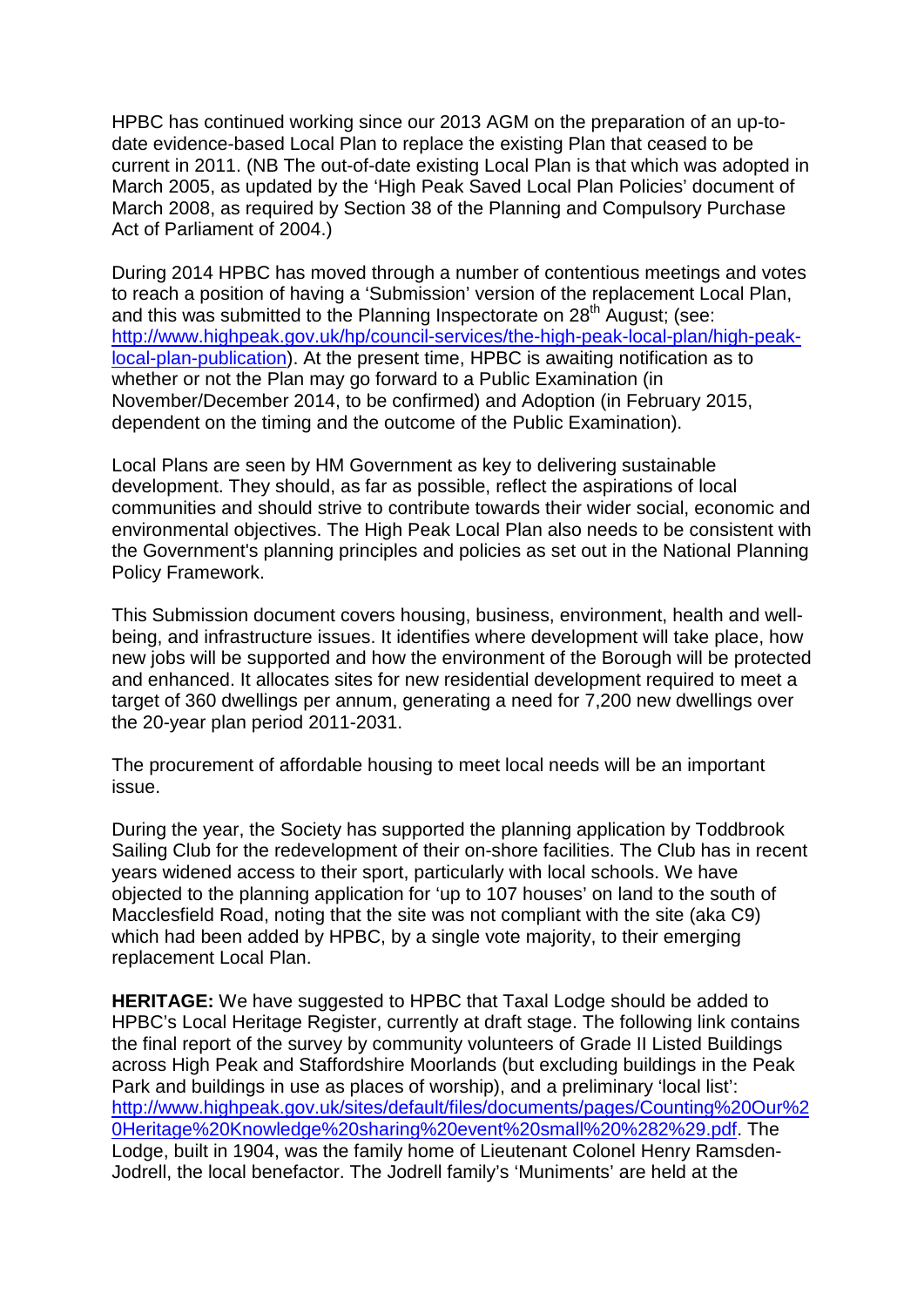[Manchester University, John Rylands Library;](http://apps.nationalarchives.gov.uk/archon/searches/locresult_details.asp?LR=133) see: [http://apps.nationalarchives.gov.uk/a2a/records.aspx?cat=133-jod&cid=-1#-1.](http://apps.nationalarchives.gov.uk/a2a/records.aspx?cat=133-jod&cid=-1#-1)

On English Heritage's 'Heritage at Risk' Register, there are eight entries across High Peak, of which one is in Whaley Bridge. The Terminal (aka Trans-shipment or Transfer) Warehouse in the Whaley Bridge Canal Basin on the Peak Forest Canal is in the ownership of the Canal & River Trust (CRT), a charitable trust and successor to British Waterways.

Its citation reads: 'Stone built warehouse of three bays dated 1832. Central bay straddles canal, outer bays formerly housed northern terminus sidings of Cromford & High Peak railway. Continuing to deteriorate with roof needing repairs, its roof now leaks badly. Owners are now exploring a scheme for re-use with the Local Authority and English Heritage.' Interested parties in Whaley Bridge continue to meet with CRT to seek a way forward for the Warehouse to be used for the benefit of the community. (NB The building is one of two Grade 2\* Listed Buildings in the Parish, the other being St. James' Church, Taxal). A local architect has prepared drawings showing options for the re-use of the Warehouse, and these have been displayed in the Mechanics Institute for public consultation.

At Whaley Bridge Station, the Friends of the Station Group continue to tend the garden and keep an eye open for misuse. Visitors to a successful Open Day during Heritage Weekend were able to look at the restored station building of 1857, on the Buxton Platform, as well as a new smaller waiting room on the Manchester Platform. Light refreshments were available in the historic waiting room, and there was a heritage walk. Another Friends Group looks after the station at Furness Vale.

Regarding Bridge 42 on Buxton Road, the matter of finding a way of securing Listed Building Consent to repair the structure remains with Network Rail.

**NEIGHBOURHOOD PLANNING:** Members of the Society are actively involved with others in the preparation of the Whaley Bridge and Furness Vale Neighbourhood Plan. The 'designated' area coincides with the boundary of the civil parish of Whaley Bridge, having been approved by the two planning authorities High Peak Borough Council and Peak District National Park Authority. Elsewhere in Derbyshire, Neighbourhood Plans are being prepared at Bradwell, Chapel-en-le-Frith, Hartington Town Quarter, Bakewell and Wirksworth.

**LOCAL NATURE RESERVES (LNRs):** Brookfield Pond (formerly known as CPA Pond), designated in 2007, is one of 46 LNRs in Derbyshire. Under a Section 106 agreement between HPBC and the developer of the housing in the area of Hockerley New Road, an area of land (to the north of the Jodrell Road Children's Recreation Ground) has been transferred to be maintained in perpetuity by HPBC together with a sum of £10,000.

Natural England leads the process of Local Nature Reserve designation, see: [http://www.naturalengland.org.uk/ourwork/conservation/designations/lnr/declaration.](http://www.naturalengland.org.uk/ourwork/conservation/designations/lnr/declaration.aspx) [aspx.](http://www.naturalengland.org.uk/ourwork/conservation/designations/lnr/declaration.aspx) It is hoped that the Whaley Bridge Neighbourhood Plan Group will be able to pursue the matter of designation and that this land will in time become a protected Local Nature Reserve. The Society should invite the Whaley Bridge Neighbourhood